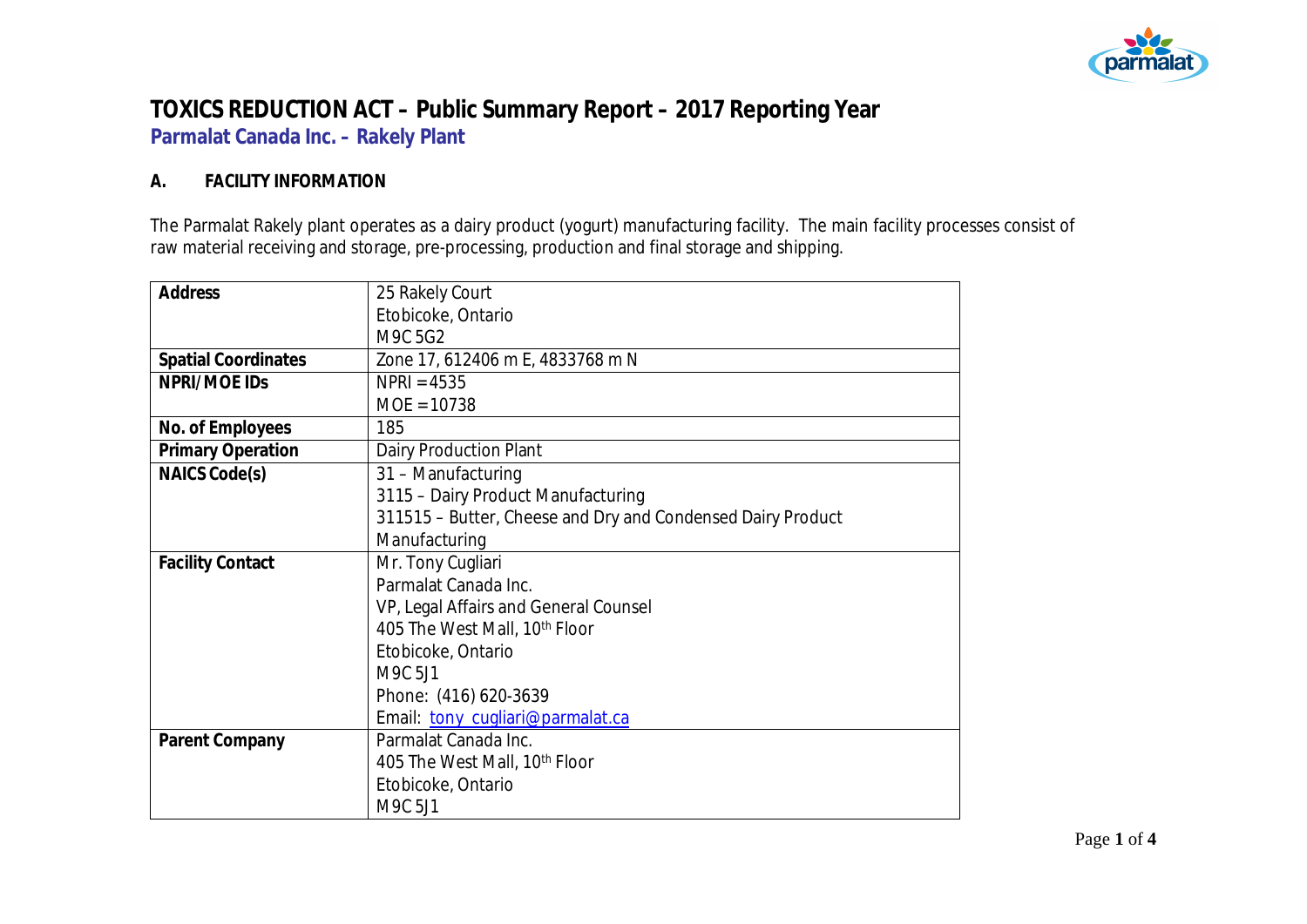

## **B. TOXIC SUBSTANCE ACCOUNTING**

| Substances Reported    | CAS#      | <b>Primary Use/Source</b> |
|------------------------|-----------|---------------------------|
| NPRI Part 1 Substances |           |                           |
| Nitric acid            | 7697-37-2 | Clean-in-place chemicals  |
| Nitrate ion            | NA - 17   | Clean-in-place process    |
| Sulphuric acid         | 7664-93-9 | Wastewater treatment      |

**Accounting Details**

|                              |                | <b>Accounting Quantities</b> |                          |                |                                                     |
|------------------------------|----------------|------------------------------|--------------------------|----------------|-----------------------------------------------------|
| Substance/Category           | 2016           | 2017                         | <b>Annual Comparison</b> |                | Reason for Change                                   |
|                              | (tonne)        | (tonne)                      | (tonne)                  | $(\%)$         |                                                     |
| Nitric acid                  |                |                              |                          |                |                                                     |
| Used                         | $>10$ to 100   | >10 to 100                   | $(+) > 1$ to 10          | $(+)55.16$     | Increased usage of products containing nitric acid. |
| Created                      | 0              |                              | 0                        | 0              | n/a                                                 |
| <b>Contained in Product</b>  | $\overline{0}$ | 0                            | $\Omega$                 | $\overline{0}$ | n/a                                                 |
| Released to Air              | 0              |                              | $\Omega$                 | 0              | n/a                                                 |
| <b>Released to Water</b>     | $\overline{0}$ |                              | $\Omega$                 | 0              | n/a                                                 |
| <b>Transfer for Disposal</b> | $\Omega$       |                              | $\Omega$                 | $\Omega$       | n/a                                                 |
| Transfer for Recycle         | 0              |                              | $\Omega$                 | $\overline{0}$ | n/a                                                 |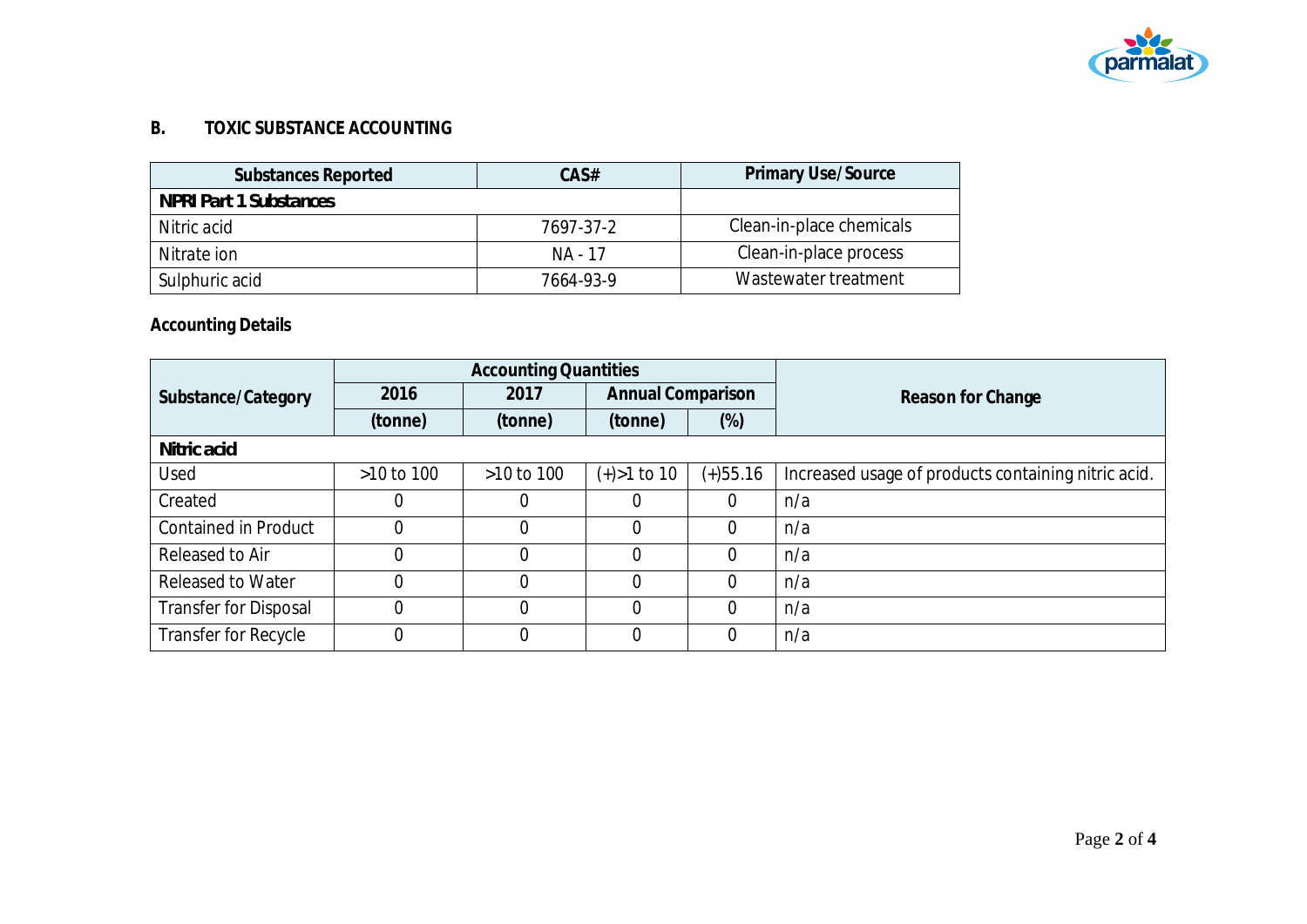

|                              | <b>Accounting Quantities</b> |                |                          |                |                                                     |
|------------------------------|------------------------------|----------------|--------------------------|----------------|-----------------------------------------------------|
| Substance/Category           | 2016                         | 2017           | <b>Annual Comparison</b> |                | Reason for Change                                   |
|                              | (tonne)                      | (tonne)        | (tonne)                  | $(\%)$         |                                                     |
| Nitrate ion                  |                              |                |                          |                |                                                     |
| Used                         | $\overline{0}$               | $\overline{0}$ | $\overline{0}$           | $\overline{0}$ | n/a                                                 |
| Created                      | >10 to 100                   | >10 to 100     | $(+) > 1$ to 10          | $(+)$ 55.13    | Increased usage of products containing nitric acid. |
| <b>Contained in Product</b>  | 0                            | 0              | 0                        | $\overline{0}$ | n/a                                                 |
| Released to Air              | $\overline{0}$               | $\overline{0}$ | $\overline{0}$           | $\overline{0}$ | n/a                                                 |
| <b>Released to Water</b>     | $\overline{0}$               | $\overline{0}$ | $\overline{0}$           | $\overline{0}$ | n/a                                                 |
| <b>Transfer for Disposal</b> | >10 to 100                   | >10 to 100     | $(+) > 1$ to 10          | $(+)$ 55.13    | Increased usage of products containing nitric acid. |
| Transfer for Recycle         | 0                            | 0              | 0                        | $\overline{0}$ | n/a                                                 |
| Sulphuric acid               |                              |                |                          |                |                                                     |
| Used                         | >10 to 100                   | >10 to 100     | $(+) > 1$ to 10          | $(+)0$         | Insignificant Change.                               |
| Created                      | $\overline{0}$               | 0              | 0                        | $\overline{0}$ | n/a                                                 |
| <b>Contained in Product</b>  | $\overline{0}$               | $\overline{0}$ | $\overline{0}$           | $\overline{0}$ | n/a                                                 |
| Released to Air              | $\mathbf 0$                  | 0              | 0                        | $\overline{0}$ | n/a                                                 |
| <b>Released to Water</b>     | $\mathbf 0$                  | 0              | $\overline{0}$           | $\overline{0}$ | n/a                                                 |
| <b>Transfer for Disposed</b> | $\mathbf 0$                  | 0              | $\overline{0}$           | $\overline{0}$ | n/a                                                 |
| Transfer for Recycle         | $\overline{0}$               | $\Omega$       | $\overline{0}$           | $\Omega$       | n/a                                                 |